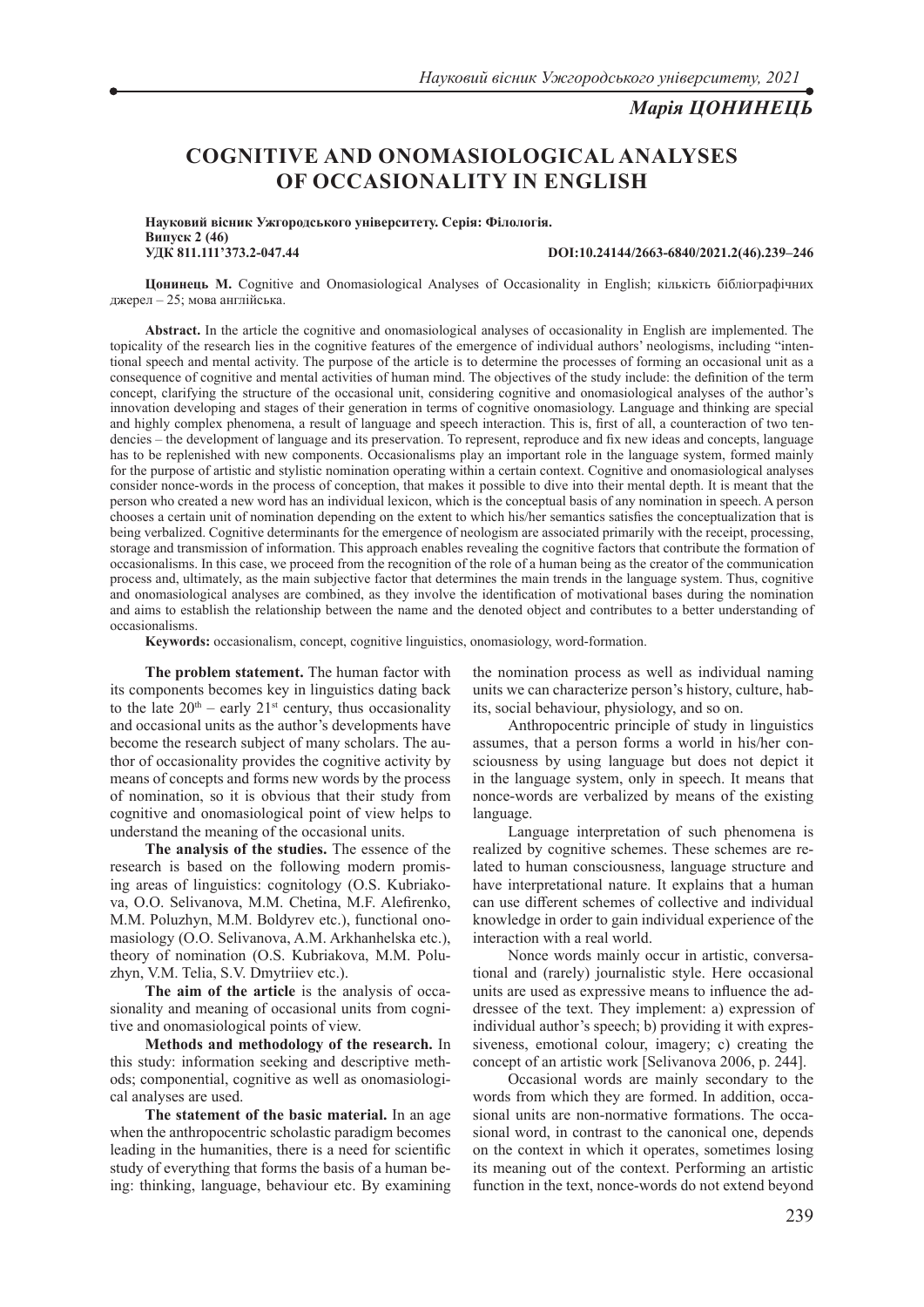this text, do not become systemic units and forever retain the properties of freshness and novelty precisely in their context. Therefore, their interpretation in most cases depends entirely on this context. But, despite this feature, occasionalisms are always "expressive" even out of context.

Occasional units reflect a person's perception of the world, formed in terms of a particular nation. The way of forming an opinion through language is unique for each person, and the appearance of an occasional unit depends on it. After all, a person who creates a new word (originator), strives for individualization and originality.

It should be noted that "author's ocassional unit" is a cognitive phenomenon, because its creation involves "intentional speech and mental activity" [Alefirenko 2011, p. 21].

The features associated with the receipt, processing, storage and transmission of information, as well as those that reflect the individualized nature of human communicative activity are highlighted among the cognitive prerequisites for the emergence of occasional units. This approach reveals the cognitive factors that contribute to the formation of occasional units. Thus, a human being is a creator of the communication process and, ultimately, the main subjective factor that determines the main changes in the language system. The reflective activity of human thinking is one of the most important cognitive prerequisites for the emergence of nonсe-words, especially its ability to categorize/recategorize. The work of human memory is the associative basis of figurative reflection of the world.

Considering that the author creates concepts before producing nonce-words, thus it is obvious that the study of occasional units from cognitive point of view helps to clarify their meanings.

Сognitive linguistic analyses of nominative units is focused on the subject or subjects of nomination. The process of creating names is considered as a pragmatic human activity, which thus integrates the amount of knowledge and represents it in the form of a nominative unit.

One of the types of such an activity is the representation of both current and new lexical units or the reconceptualization of the existing one. In other words, in the process of reconceptualization, new concepts develop for already existing lexical units.

The problems of secondary nomination are of great interest in modern linguistics. As pointed out by B.A. Serebrennikov, "secondary lexical nomination is the use of nominative means already available in the language in a new naming function" [Serebrennikov 1997, p. 129]. The linguistic means arising as a result of the secondary nomination are considered as secondary, since during their creation already existing linguistic means are used, the content of which is reconceptualized.

Metacognition is also impossible to ignore. It is defined by M. Minsky as a special structure of thinking. "In order to avoid complete chaos in thinking, we need a structure that would provide general guidance and record what the mind does and why" [Minsky 1988, p. 286–287].

At present, it is clearly realized that along with the traditional processes of information processing, there are metacognitive processes responsible for managing the course of current intellectual activity.

Metacognitive human activity is the ability to manage knowledge within their cognitive system and build concepts that are implemented in the nomination process. The peculiarity of metacognitive process lies in the fact that language performs an instrument and at the same time subject of the study.

The cognitive activity of a native speaker is developed especially intensively in the field of the unknown, not fully mastered. So, occasional units fall into this category.

According to M.M. Poluzhyn, the term 'concept' is derived from Latin word 'conceptus' and means 'conception', 'fertilization', i.e. the origin of the word. Concepts are characterized by vague semantic features. The concept is the result of reproduction and reconstruction of the intended. To name something a concept is used to reproduce its inner meaning [Poluzhyn 2015, p. 217]. Considering the concept is a mental unit of consciousness, it is the prerequisite for the emergence of any occasional unit.

Concept includes estimation, conceptual and figurative components. After all, it indicates something that has a certain value for a person. A conceptual element is formed by the available information about the real or imaginary object, which is the basis for the concept formation. "Concept is a holistic set of judgements maintaining the distinctive features of the object under study. The core of the object is expressed by judgements about its general and at the same time essential features" [Poluzhyn 2015, p. 218].

The concepts are developed by people on the basis of their thoughts, ideas, knowledge about the objects in the world [Poluzhyn 2017, p. 170].

A variety of cognition forms determines different ways of forming concepts in human consciousness: on the basis of sensory experience, i.e. as a result of the of the world perception directly by the senses: through sight, hearing, smell, touch and taste; on the basis of substantive and practical activity; on the basis of experimental and cognitive activity; on the basis of mental activity (as a result of judgements, conclusions); based on verbal and non-verbal communication [Boldyrev 2014, p. 121].

So, conceptual system of a particular author is different, because a person has various national values and worldviews. And the importance of concept study lies in its role of mediator between a person and reality in which he/she lives. This interpretation of concepts brings us closer to the cognitive understanding of occasional units, developing as a result of person's experience and his/her interaction with the world.

People percept in different ways and a particular person is a bearer of cognition. Its impact on the formation and understanding of occasional units is significant. Mental image or mental understanding of the world of different people varies, thus the same nonceword can be interpreted in different ways.

Modern researchers pay great attention to the study of the interpreting function of language. Accord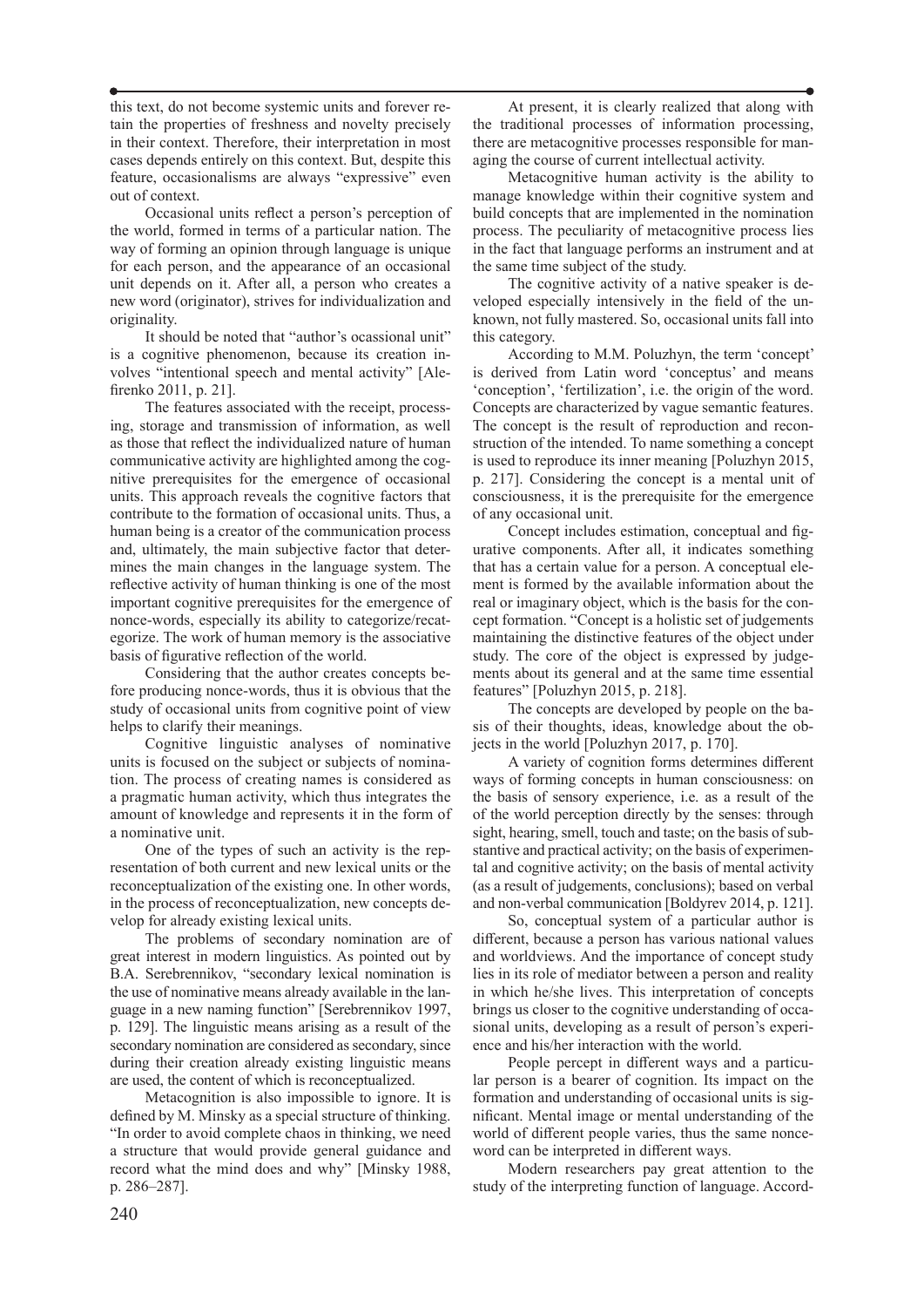ing to M.M. Boldyrev's interpretation, is understood as a cognitive activity directly related to cognition [Boldyrev 2011, p. 14].

Thus, interpretation of nonce-words is vital in the process of their analysis. It is language perceptive activity of a particular person that discovers his or her understanding of a word. There are two major types of interpretation: primary and secondary. Primary interpretation is the formation of primary concepts and categories about the world, events, objects. It is the result of collective knowledge of the world, and, therefore, it can be called objective. Secondary interpretation is based on already existing concepts in the language and represents their individual interpretation, that is, we can say that the secondary interpretation is subjective [Boldyrev 2011, p. 14].

It should be noted that interpretation is objectified in three types, which are associated with its three main functions: selection, classification and estimation [Boldyrev 2011, p. 12]. If the selective function is manifested in the processes of conceptualization of the phenomena of the physical world, and the classifying function is realized when abstract concepts arise and serves for the linguistic actualization of the phenomena of the mental world, then the evaluative function involves mental activity. Since interpretation is based on cognitive models and correlates with cognitive, well-structured activity, it is also clearly structured and at the same time individual, subjective [Kubriakova 2009, p. 10].

Thus, we understand interpretation as an individual treatment of a particular linguistic unit, based on collective schemes, which are presented in the form of conceptual and thematic areas.

The use of cognitive tools in the analysis of nominative units expands the study. Thus, it becomes possible to penetrate into psycholinguistic and mental depths of creating mechanism of nominative language subsystem, structurization and systematization of processes that directly or indirectly affect this process [Selivanova 2000, p. 57].

In contrast to traditional word-formation that is focused on the study of the systemic structure of derivatives, the subject of cognitive word-formation is the development of occasionalism as a consequence of cognitive and mental processes in human consciousness.

The process of studying ocassional units includes analyzing by the author as the bearer of cognition, his/ her nationality and defining the structure of a nonceword.

Cognition of a person is an open system and can be influenced by different languages, cultures, social surroundings etc. O.S. Kubriakova states that language influences person's perception and knowledge as well as processes of classification and categorization his/her experience [Kubriakova 2004, p. 57]. So, native speakers of different languages have different worldviews, values etc.

Each occasional unit represents collective and individual knowledge about an object and any newly coined word is a result of language development. The emergence of nonce-words is influenced by social role of the author in the society, his/her individual experience, activity, mental state, temper, level of knowledge about the world and language and the ability to transform collective and individual experience into instant associative link. It should also be noted that the ability to assess new objects that appear in the world or our imagination depends on the previous knowledge.

Both semantic and lexical derivation are related to the process of conceptualization, which implies the existence of the purpose and source of conceptualization. To understand the relationship between a concept-aim, a concept- source, and a unit called a concept-goal, it is necessary to develop a semantic typology for all types of semantic innovations [Blank 1999, p. 89]. Recent research [Blank 1999, p. 111] has shown that, despite the formal differences between such authors' innovations, they semantically rely on a number of associative relationships between the source-concept and the aim-concept. In the process of nomination, the speaker at the first stage analyses the concept that requires the name, dividing it into a number of the most important elements, i.e. subconcepts. The most significant subconcept associated with this word serves as the semantic basis for word-formation.

Cognitive study of occasional word-formation allows to determine "sets of concepts; the reason of their verbalization in a language; specific form that is chosen to solve the problems of nomination" [Selivanova 2000, p. 105].

Human perception of the world has been changed significantly and it is called "cognitive environment" that was formed outside linguistics. The problem is that people do not have access to all knowledge of the world, but only to a particular part of it. Language performs as a tool to implement this knowledge.

According to V.M. Telia, the process of nomination is the formation of speech units that perform a nominative function, that are used to name and highlight fragments of extralinguistic reality and to develop concepts about them in the form of words, phrases and sentences [Telia 1981, p.170]. One of the main functions of the nomination is to differentiate the world of language from the world of reality, to establish direct and indirect connections between designated and denoted.

O.S. Kubriakova believes that only that mental structure, which is organized in human consciousness and acts as its operational unit, becomes relevant in the process of nomination [Kubriakova 1995, p. 151].

Cognitive and onomasiological analyses consider ocassional unit in the period of concept development, before the creation of the word itself. This method allows to investigate the motivation of the objects nominated by the author and the emergence of occasional units.

Nomination process is a product of human linguistic creativity. It is extremely difficult to determine its patterns, but it is possible to analyse the main elements and motivations of such processes. Any language establishes the most important nominative units in its lexical system. They determine biological culture or social value of the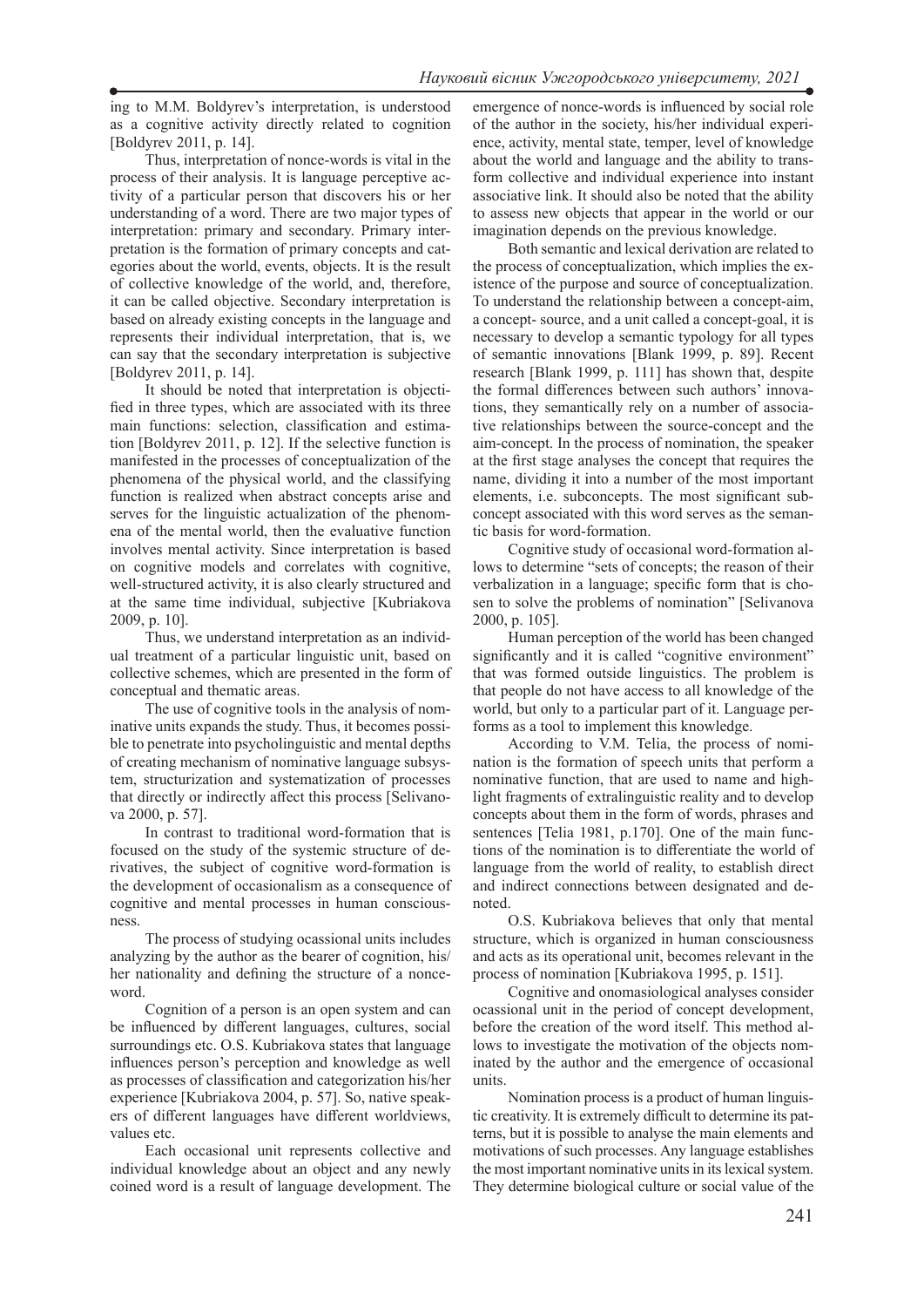units represented in the ethnic consciousness of native speakers. The nomination process organizes substantive language scope, choosing the most important features and characteristics in order to achieve appropriate connections between them and the denotation. The processes of perception, assimilation and integration of knowledge about the denoted covers all the stages in human consciousness. According to the needs and frequency of usage in certain conceptual spheres, it is confirmed or not confirmed by human experience. The author perceives information and develops their own language creations in the nominations, depending on linguistic, education and intralinguistic factors.

The study of the onomasiological process of nomination expands linguistic analysis of language units. This makes it possible to determine not only the patterns of the naming process, but also the processes of selecting subjects for nomination of certain motivators from the conceptual sphere of ideas about the world and to correlate the motivational basis of secondary denotation with direct primary meaning.

Thus, the formation of nonce-words in terms of cognitive and onomasiological analyses can be divided into the following stages:

1. The concept that requires a name.

2. Categorization of the concept.

3. The speaker's choice of means to denote the concept.

This means that the speaker chooses the potential basis and a semantic feature. Different groups in language communities can choose different associations/ aspects and use different methods of representation [Dmytriiev 2015, p. 51]. This explains the difference between the author's innovations created by speakers of different variants of the English language. One of the ways to denote a concept is a combination of pre-existing linguistic material. The speaker forms his or her statements according to the prototype models already presented in a language. That is, before a new nominative unit is formed, a speaker must analyse the existing units of language (at the onomasiological level). Then a search for a model occurs that expresses similar semantic relationships/associations with those present in the concept requiring a name. This process is completed by the concrete implementation of the nomination in accordance with the existing phonological and morphological rules. However, development of the concept is influenced not only by existing lexical units and mental structures, but also by unconscious components related to mental and language creations.

Lexical unit is a non-constant phenomenon, it is enriched with meaning via its dynamic is that allows them to obtain new meanings from the entire context. However, it should be noted, that occasional units are speech phenomena that exist and can be understood only within a particular context.

In contrast to traditional structuralist approaches, by determining the onomasiological structure and cognitive grounds, the development and bases of occasional units can be observed.

The latest linguistic researches make it possible to define the main features of the cognitive occasional unit nature: 1) the designation of a "fragment of information", accumulating, storing and systematizing the knowledge perceived by the author; 2) appeal to previous experience, which forms the ontological and axiological image of the author's world; 3) sustaining the result of the cognitive process and the establishment of unusual associative connections; 4) conceptual integration of mental "input spaces", as a result of which emerges a "scope-blend" or "mental construct"; 5) the presence of communicative and pragmatic intentions, formed as a result of the "quintessence of impressions": 6) reduced level of motivation and iconicity [Nykytchenko 2017, p. 178].

M. Chetina [Chetina 2010, p. 156] operates with the term "sense generation of occasional units", which takes place with the participation of: output space 1 (recipient – language unit), input space 2 (donor: token-donor –complex words, affix – derivatives of the grammatical concept), sense-generating operator (syntactic compounds in the syntagm) [Chetina 2010, p. 157].

Occasional word-formation requires newer approaches to the study, because the relationship between the creative basis and the derived unit does not always reveal the meaning of the latter. "The production of an occasional unit is not so simple, because it is not an instant qualitative transformation, but the result of analytical and synthetic operations that take place in the mind of the author, whose will and mind give incentive to the appropriate derivation mechanism" [Koloiz 2015, p. 101].

Cognitive and onomasiological analyses [Selivanova 2011, p. 64] are considered "combined" because it includes the identification of motivational bases in the process of nomination [Selivanova 2011, p. 65] and aims to establish relationships between the denotation and the "determinants of the nomination process".

Cognitive and onomasiological analyses are implemented in two stages:

1) modeling the structure of knowledge about the marked or its fragment;

2) interpretation of onomasiological structure [Selivanova 2000, p. 153].

The interpretation of the onomasiological structure for derivatives involves the establishment of the onomasiological basis (the formants of the previous stages of derivation). In the absence of a word-forming formant, the basis of the word is reconstructed according to part-of-speech status and word-forming type of the name [Selivanova 2000, p. 171].

Thus, in cognitive onomasiology there are five main principles of researching nominative mechanisms: 1) the principle of anthropocentrism, which is aimed at studying the processes of nomination as a linguistic expression of human experience, and cultural achievements of the nation; 2) the principle of axiology, which mediates cognitive and onomasiological research processes as an evaluative analysis of language codes, symbolizing a certain human interaction with the objective world, because humans give the world their own assessments; 3) the principle of mentalism, the mechanism of action [Ulukhanov 1992, p. 79].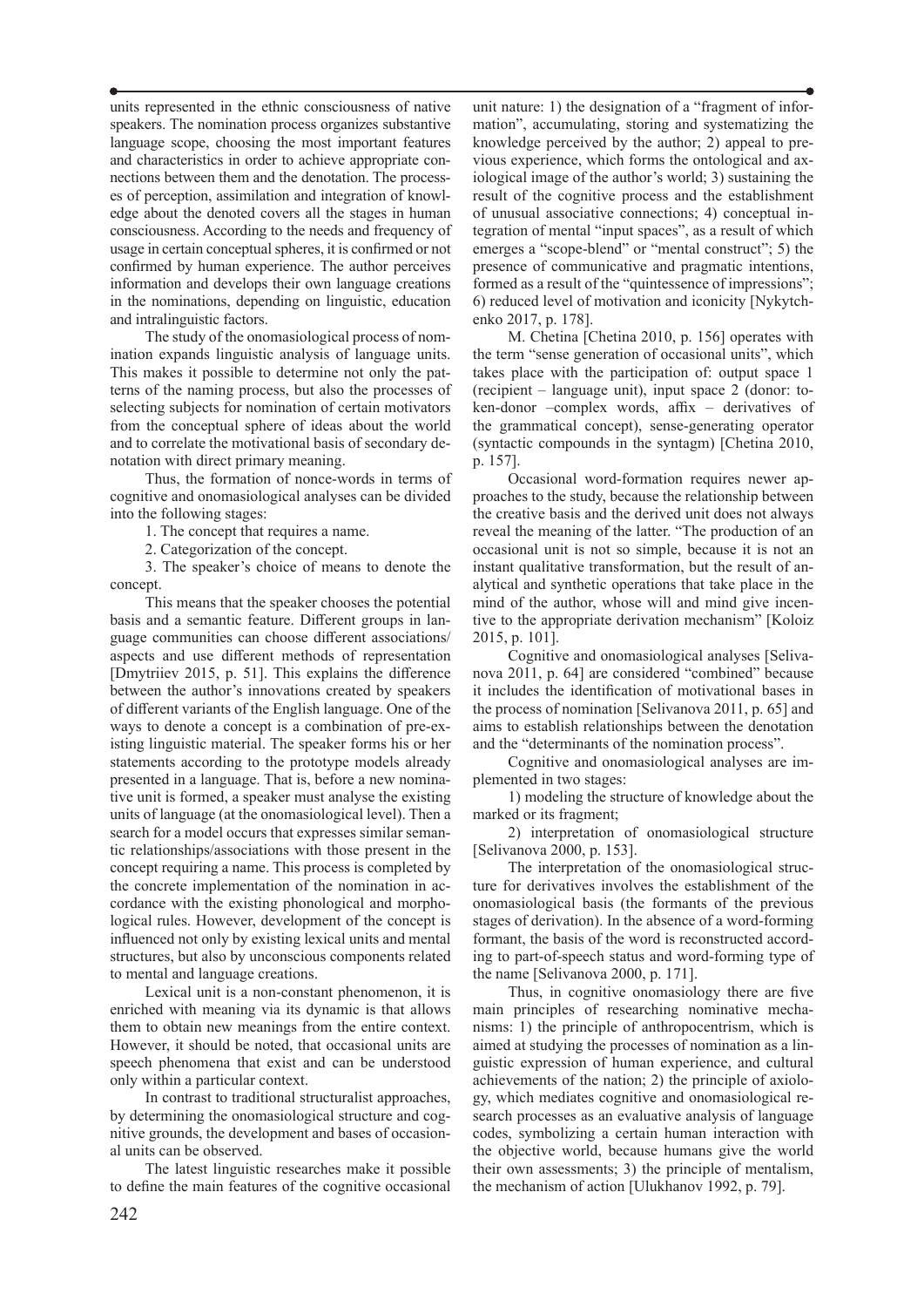Nomination provides a mechanism of interaction between human thinking and the environment. Types of word formation are determined on the basis of the "motivator" of the onomasiological structure. This is illustrated by the appearance of a word that occurs with the appearance of the object itself, which did not exist before. Therefore, more occasional vocabulary is found in fiction. Unreal world is a generator of nonce words. There is a need to name objects that do not exist in reality, but appear in the author's consciousness. According to L.S. Vyhotskyi any "fantastic objects or phenomena", developed in fairy tales, myths, legends, fiction, are just new combinations of the elements existing in reality [Vyhotskyi 2011, p. 201]. Most of such lexemes are called "conceptual blends" – of two or more concepts mixed together, i.e. conceptual spaces developed by these concepts. [Umerenkova 2017, p. 198].

"Motivational base" is formed by the definition of onomasiological structure. Motivation establishes the relationship between the motivator and the derivative unit [Selivanova 2000, p. 180].

The related characteristics of the subject are transferred to the verbal word in the process of nomination (onomasiological structure).

For example, to denote the innovation *rommwhich-is-also-my-bedroom* [Niffenegger A., 2003], the author used a combination of several words, which conveys the full meaning of this innovation with its the external feature of the *room*, namely its versatility. Objects constitute people's lives and determine a level of their comfort and, accordingly, find their conceptual expression in English literary texts. Depending on certain life situations, a person actively projects the external, functional and other characteristics of some objects onto the behavior, destiny, appearance, people's surrounding etc., that evaluate the person through the value of objects.

In English literary texts there are objects representing collective knowledge about the world as well as individual. It is obvious that the results of individual author's conceptualization and categorization of the developed world occurs mostly in the text.

Nominative analysis of the nonce-words highlights the process of nomination realized by linguistic or non-linguistic means and sense of which is interpreted by the author. For example, occasional unit *Lizardface* [Niffenegger A., 2003] indicates a person who has a rash on his/her face. The motivator is the visual correlation of the nomination with the obtained nonce-word. The word *Lizardface* acquires a new meaning, reconceptualization of which is caused by the author his/her associative link. This allows to nominate an object with the usage of already existing lexical unit.

Author's innovation *artbabe* [Niffenegger A., 2003] denotes 'a woman who works in the field of art'. By adding the base *babe*, the word obtains a loving meaning and is used by the author as a gentle address to the be loved.

Considering occasional unit *artbabe*, it is obvious that not only cognition and language are vital, but also author's emotions, feelings and the ways they are mentally processed and verbally expressed.

When the generation of a new lexical unit is preceded by a word-forming act, then an expansion of onomasiological boundaries occurs. As it develops, word-formation aims to expand "into onomasiology and the theory of nomination, and through them into other fields of knowledge" [Selivanova 2000, p. 185]. Word-formation is called one of the links in the language system, which is "responsible" for internal human experience [Kubriakova 1977, p. 225]. According to E.S. Kubriakova, all the means of word formation and even just formal operations of word transformation are closely connected with onomasiological aspects of derivation [Kubriakova 1977, p. 229].

The process of nomination, as noted by A.M. Arkhangelska, is influenced by various factors: the characteristics of the object itself, as well as features of the nominator (intellectual (the nominator is the bearer of knowledge about the relevant class of objects), cultural (a class representative is always formed on the background of material and spiritual culture), social (nominator is the bearer of public opinion of the language community), biological (nominator is the bearer not only of social but also individual assessments, emotions, experiences ) and language (the nominator is the bearer of linguo-creative thinking, knowledge of linguistic patterns and linguistic intuition)) [Arkhanhelska 2007, p. 25].

The nominative process in language is the most dynamic and productive. Occasional units appear by using typical basic formants and it is difficult to reveal their internal form and semantic branching.

**Conclusions.** The study of occasional units from cognitive and onomasiological point of view makes it possible to penetrate into the psycholinguistic and mental depths of the creation mechanism of the nominative unit. Therefore, an ocassional unit is considered in the period of concept development, before the creation of the word itself. The study of concepts brings us closer to the cognitive understanding of occasional units, developing as a result of person's experience and his/her interaction with the world. The importance of concept study lies in its role of mediator between a person and reality in which he/she lives. By using these approaches, the motivation of the objects nominated by the author and the emergence of occasional units can be investigated.

#### **Література**

1. Алефиренко Н.Ф. Когнитивно-прагматическая субпарадигма науки о языке. *Когнитивно-прагматические векторы современного языкознания*: Сб. науч. трудов. Москва: Флинта; Наука, 2011. С. 16—27.

2. Архангельська А.М. До питання про засади побудови загальної ономасіологічної моделі номінації. *Мовознавство*. 2007. № 4–5. С. 20–35.

3. Болдырев Н.Н. Интерпретирующая функция языка. *Вестник Челябинского государственного университета*. № 33. 2011. С. 11–16.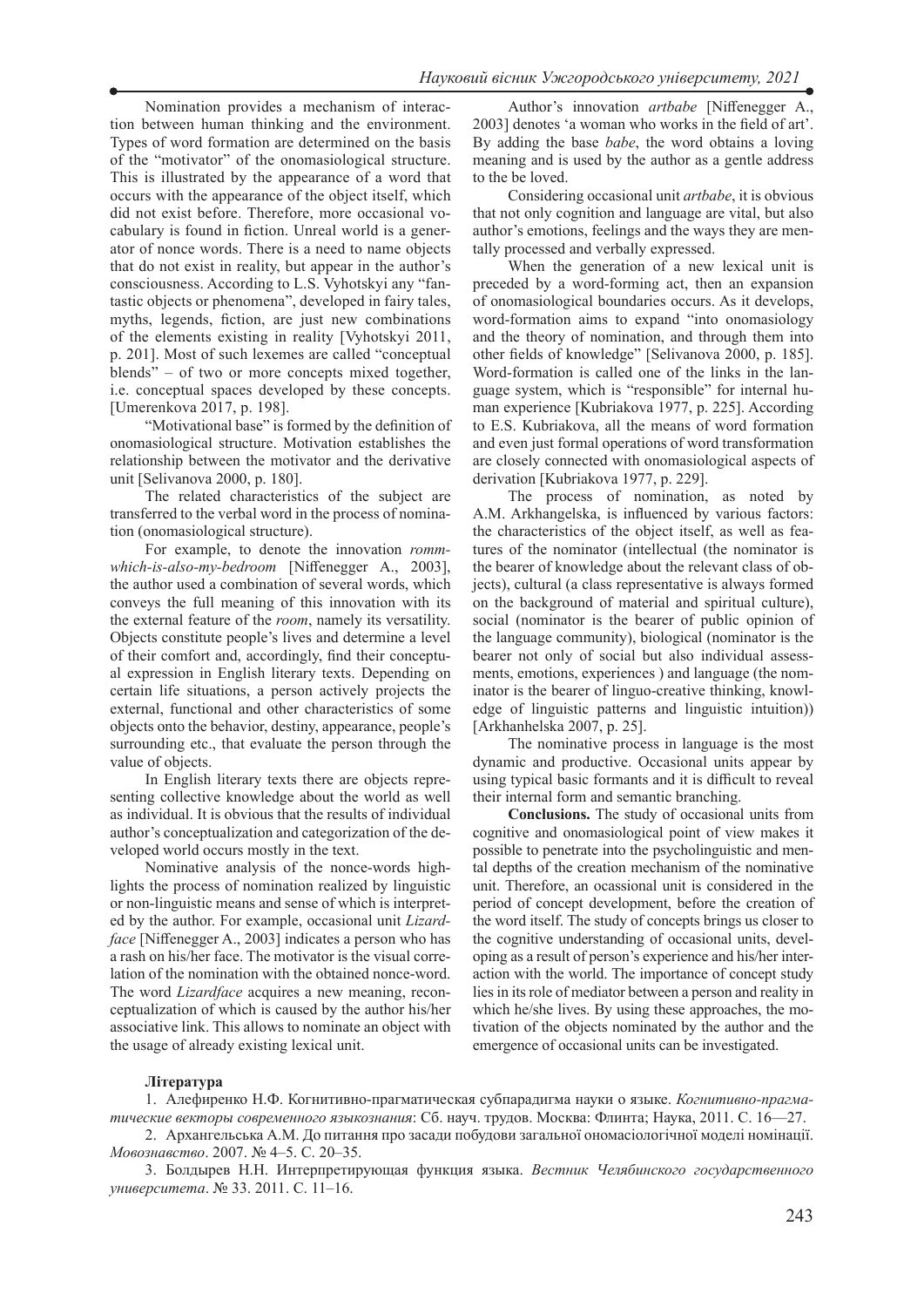4. Болдырев Н.Н. Роль когнитивного контекста в интерпретации мира и знаний о мире. *Вестник Челябинского государственного университета*. № 6. 2014. С. 118–122.

5. Дмитрієв С.В. Когнітивно-ономасіологічний аналіз номінацій особи в сучасних українських соціолектах: : дис. канд. філолог. наук.: 10.02.01 / Одеський національний університет імені І.І. Мечникова. Одеса, 2015. 327 с.

6. Колоїз Ж.В. Неузуальне словотворення: монографія. Кривий Ріг: НПП Астерікс, 2015. 158 с.

7. Кубрякова Е.С. Теория номинации и словообразование. *Языковая номинация. Виды наименований.* Москва: Наука, 1977. С. 222–303.

8. Кубрякова Е.С. Эволюция лингвистических идей во второй половине ХХ века (опыт парадигмального анализа). *Язык и наука конца 20 века.* Москва: Рос. гос. гуманит. ун-т, 1995. С. 144–238.

9. Кубрякова Е.С. В поисках сущности языка. *Вопросы когнитивной лингвистики*. ИЯ РАН, Тамбов. №1. 2009. С. 5–12.

10.Кубрякова Е.С. Язык и знание. На пути получения знаний о языке: части речи с когнитивной точки зрения. Роль языка в познании мира. Москва: Языки славянской культуры, 2004. 560 c.

11.Никитченко К.П. Лінгвокогнітивна природа способів оказіонального словотворення в англомовному постмодерністському художньому тексті: дис. канд. філолог. наук: 10.02.04 / Одеський національний університет ім. І.І. Мечнікова. Одеса, 2017. 274 с.

12.Полюжин М.М. Поняття, концепт та його структура. *Науковий вісник Східноєвропейського національного університету імені Лесі Українки*. *Філологічні науки. Мовознавство.* 2015. № 4. С. 214–224.

13.Полюжин М.М. Об основных направлениях и процедурах лингвоконцептуального исследования. *Материалы Международного конгресса по когнитивной лингвистике: сборник научных статей*. Москва: Ин-т языкознания РАН; Тамбов: Издательский дом ТГУ им. Г.Р. Державина, 2017. С. 170–173.

14.Селиванова Е.А. Когнитивная ономасиология: монография. К.: Изд-во украинского фитосоциологического центра, 2000. 248 с.

15.Селиванова Е.А. Ономасиологическая связность как фактор концептуализации художественного текста. *Уч. зап. Таврического национального университета им. В.И. Вернадского*. Сер. «Филология». Симферополь, 2006. Т. 19 (58). С. 242–246.

16.Селиванова Е.А. Номинация и когниция: новая типология мотивации языковых единиц. *Когниция, коммуникация, дискурс. Филология*. 2011. № 3. С. 64–85.

17.Серебренников Б.А. Языковая номинация. Общие вопросы: монография Москва: Наука, 1977. 358 с.

18.Телия В.Н. Типы языковых значений. Связанное значение в языке: дис. д. филол. наук: 10.02.19 / Москва: Наука, 1981. 269 с.

19.Улуханов И.С. О степенях словообразовательной мотивированности слов. *Вопросы языкознания*. 1992. № 5. С. 74–89.

20.Умеренкова А.В. Концептуальная интеграция как когнитивная база мифотворческой деятельности. *Когнитивные исследования языка.* 2017. № 30. С. 196–198.

21.Четина М.М. Когнитивный анализ окказиональной номинации (на материале прозы Дж. Фаулза). *Творчество молодых ученых.* 2010. C. 155–158.

22.Blank A. Historical semantics and cognition. Berlin, New York: Mouton De Gruyter. 1999. 312 p.

23.Minsky M. Society of mind. New York: Simon and Schuster. 1988. 336 p.

24.Niffenegger A. The Time Traveler's Wife: A Novel. Orlando: Harvest Book. 2003. 546 p.

25.Vygotsky L.S. The dynamics of the schoolchild's mental development in relation to teaching and learning. *Journal of cognitive education and psychology*. Vols. 10–2. 2011. P. 198–211.

#### **References**

1. Alefirenko N.F. (2011) Kognitivno-pragmaticheskaya subparadigma nauki o yazyke [Cognitive Lingvopragmatika in the Language of Modern Science]. *Kognitivno-pragmaticheskie vektory sovremennogo yazykoznaniya:* collection of scientific papers. Moskva: Flinta; Nauka. S. 16–27 [in Russian].

2. Arkhanhelska A.M. (2007) Do pytannia pro zasady pobudovy zahalnoi onomasiolohichnoi modeli nominatsii [Considering the Principles of Constructing the General Onomasiological Model of Nomination]. *Movoznavstvo*. No. 4–5. S. 20–35 [in Ukrainian].

3. Boldyrev N.N. (2011) Interpretiruyushchaya funktsiya yazyka [The Interpretive Function of Language]. *The Journal of Cheliabinsk state university*. No. 33. S. 11–16 [in Russian].

4. Boldyrev N.N. (2014) Rol kognitivnogo konteksta v interpretatsii mira i znanii o mire [The role of the Cognitive Context in the Interpretation of the World and Knowledge About the World.]. *The Journal of Cheliabinsk state university*. No. 6. S. 118–122 [in Russian].

5. Dmytriyev S.V. (2015) Kohnityvno-onomasiolohichnyi analiz nominatsii osoby v suchasnykh ukrainskykh sotsiolektakh [Cognitive and Onomasiological Analyses of Personality Nominations in Modern Ukrainian Sociolects]: PhD thesis: 10.02.01 / Odesa I.I. Mechnikov National University. Odesa. 327 s. [in Ukrainian].

6. Koloiz Zh.V. (2015) Neuzualne slovotvorennia [Unusual Word-formation]: monograph. Kryvyi Rih: NPP Asteriks, 158 s. [in Ukrainian].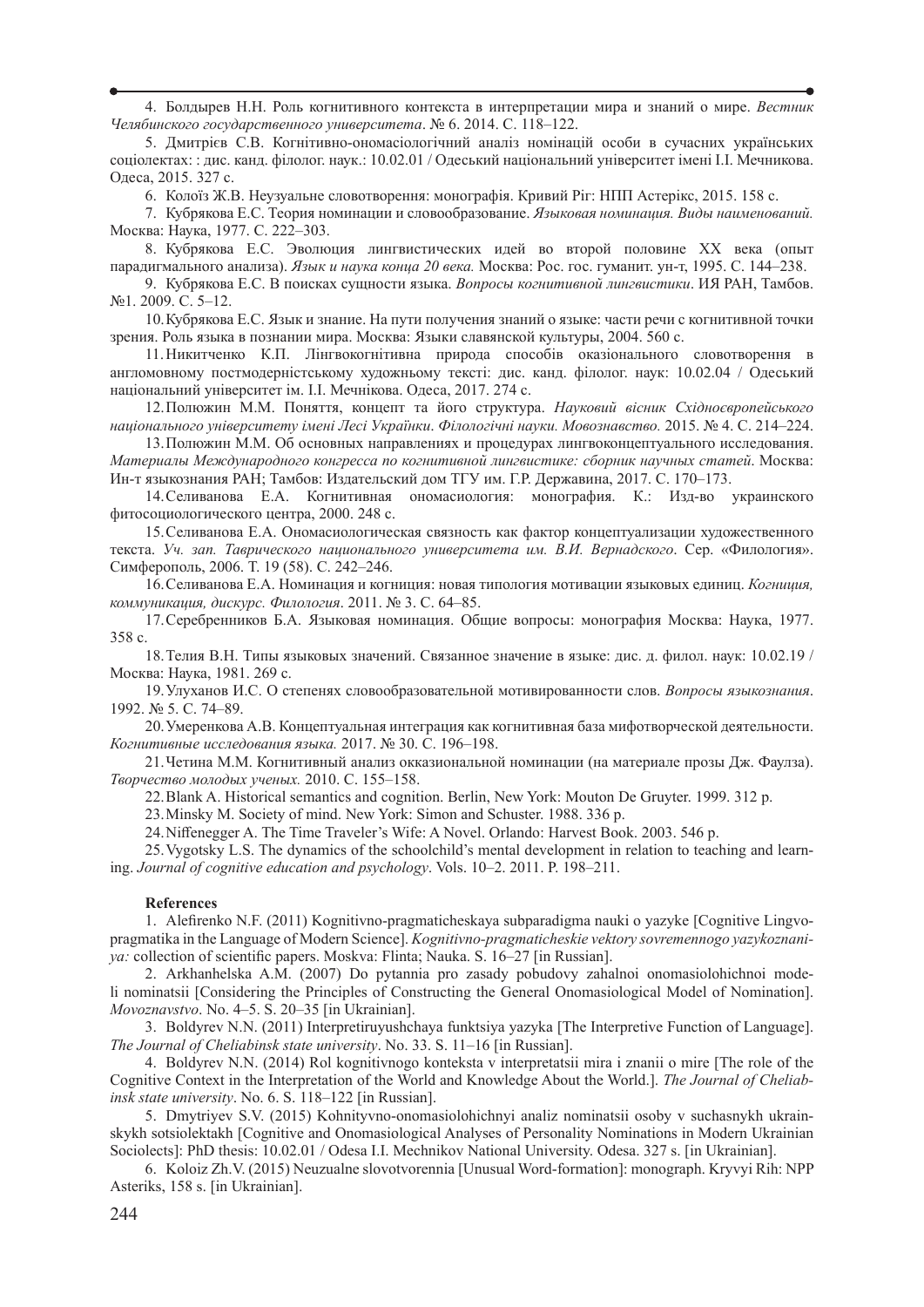7. Kubriakova E.S. (1977) Teoriya nominatsii i slovoobrazovanie [Nomination Theory and Word-formation]. *Yazykovaya nominatsiya. Vidy naimenovanyi.* Moskva: Nauka. S. 222–303 [in Russian].

8. Kubriakova E.S. (1995) Evoliutsiya lingvisticheskikh idey vo vtoroy polovine ХХ veka (opyt paradigmalnogo analiza) [Evolution of Linguistic Ideas in the Late 20<sup>th</sup> Century (Experience of Paradigmatic Analysis).]. *Yazyk i nauka kontsa 20 veka.* Moskva: Russian State University for the Humanities. S. 144–238 [in Russian].

9. Kubriakova E.S. (2009) V poiskakh sushchnosti yazyka [In Search of the Essence of Language]. *Voprosy kognitivnoi lingvistiki.* Institute of Linguistics of the Russian Academy of Sciences, Tambov. No.1. S. 5–12 [in Russian].

10.Kubriakova E.S. (2004) Yazyk i znanie. Na puti polucheniya znaniy o yazyke: chasti rechi s kognitivnoy tochki zreniya. Rol yazyka v poznanii mira [Language and Knowledge. Towards Knowledge of the Language: Parts of Speech from a Cognitive Point of View. The Role of Language in the Cognition of the World]. Moskva: Yazyki slavianskoy kultury. 560 s. [in Russian].

11.Nykytchenko K.P. (2017) Linhvokohnityvna pryroda sposobiv okazionalnoho slovotvorennia v anhlomovnomu postmodernistskomu khudozhnomu teksti [Linguocognitive Nature of Occasional Word-formation Methods in English Postmodernist Artistic Text]: PhD thesis: 10.02.04 / I.I. Mechnikov Odesa National University. Odesa. 274 s. [in Ukrainian].

12.Poluzhyn M.M. (2015) Poniattia, kontsept ta yoho struktura [The Notion, Concept and Its Structure]. *The Scientific Journal of Lesya Ukrainka Eastern European National University*. *Filolohichni nauky. Movoznavstvo*. No 4. S. 214–224 [in Ukrainian].

13.Poluzhyn M.M. (2017) Ob osnovnykh napravleniyakh i protsedurakh lingvokontseptualnogo issledovaniya [On Basic Directions and Procedures of Linguoconceptual Research]. *Material of International Cognitive Linguistics Congress:* collection of scientific papers. Moskva: Institute of Linguistics of the Russian Academy of Sciences, Tambov Publishing House of TSU named after G.R. Derzhavin. S. 170–173 [in Russian].

14.Selivanova E.A. (2000) Kognitivnaia onomasiologiia [Cognitive Onomasiology]: monograph. Kiev: Publishing house of the Ukrainian phytosociological center. 248 s. [in Russian].

15.Selivanova E.A. (2006) Onomasiologicheskaya sviaznost kak faktor kontseptualizatsii khudozhestvennogo teksta [Onomasiological Coherence as a Factor of Conceptualization of an Artistic Text]. Scientific Notes of V.I. Vernadsky Taurida National University «Ostrozska akademiia». Series «Philology». Simferopol. Vol. 19 (58). S. 242–246 [in Russian].

16.Selivanova E.A. (2011). Nominatsiya i kognitsiya: novaya tipologiya motivatsii yazykovykh edinits [Nomination and Cognition: a New Typology of Linguistic Units Motivation]. *Kognitsiya, kommunikatsyia, diskurs. Filologiya*. No. 3. S. 64–85 [in Russian].

17.Serebrennikov B.A. (1977) Yazykovaya nominatsiya [Language Nomination]. General issues: monograph. Moskva: Nauka. 358 s. [in Russian].

18.Teliia V.N. (1981) Tipy yazykovykh znacheniy. Sviazannoe znachenie v yazyke [Types of Language Meanings. Related Meaning in Language]: doctoral dissertation in philology: 10.02.19. Moskva: Nauka. 269 s. [in Russian].

19.Ulukhanov I.S. (1992) O stepeniakh slovoobrazovatelnoy motivirovannosti slov [On the Degrees of Word-formation Motivation of Words]. *Voprosy yazykoznaniia*. No. 5. S. 74–89 [in Russian].

20.Umerenkova A.V. (2017) Kontseptualnaya integratsiya kak kognitivnaya baza mifotvorcheskoy deyatelnosti [Conceptual Integration as a Cognitive Basis of Myth-making Activity.]. *Kognitivnye issledovaniya yazyka*. No. 30. S. 196–198 [in Russian].

21.Chetina M.M. (2010) Kognitivnyi analiz okkazionalnoy nominatsii (na materiale prozy Dzh. Faulza) [Cognitive Analysis of the Occasional Nomination (based on the prose of J. Fowles)]. *Tvorchestvo molodykh uchenykh*. S. 155–158 [in Russian].

22.Blank A. (1999) Historical semantics and cognition. Berlin, New York: Mouton De Gruyter. 312 p. [in English].

23.Minsky M. (1988) Society of mind. New York: Simon and Schuster. 336 p. [in English].

24.Niffenegger A. (2003) The Time Traveler's Wife: A Novel. Orlando: Harvest Book. 546 p. [in English].

25.Vygotsky L.S. (2011) The dynamics of the schoolchild's mental development in relation to teaching and learning. *Journal of cognitive education and psychology*. Vols. 10–2. P. 198–211 [in English].

### **КОГНІТИВНО-ОНОМАСІОЛОГІЧНИЙ АНАЛІЗ ОКАЗІОНАЛЬНОСТІ В АНГЛІЙСЬКІЙ МОВІ**

**Анотація.** У статті здійснено когнітивно-ономасіологічний аналіз оказіональності в англійській мові. Актуальність дослідження полягає в когнітивних особливостях появи індивідуально-авторських неологізмів. Адже «авторське новоутворення» передбачає «інтенційність мовленнєво-мисленнєвої діяльності». Метою статті є визначення процесів утворення оказіоналізму як наслідку пізнавально-мисленнєвих процесів у свідомості людини. Завдання дослідження – визначення терміна *концепт*, висвітлення структури оказіональної одиниці, розгляд результатів когнітивно-ономасіологічного аналізу продукування авторських інновацій та етапи породження цих новотворів із точки зору когнітивної ономасіології. Мова і мислення – це особливі і дуже складні явища, внаслідок взаємодії яких відбувається породження мовної або мовленнєвої одиниці. Це передусім протидія двох тенденцій – розвитку мови